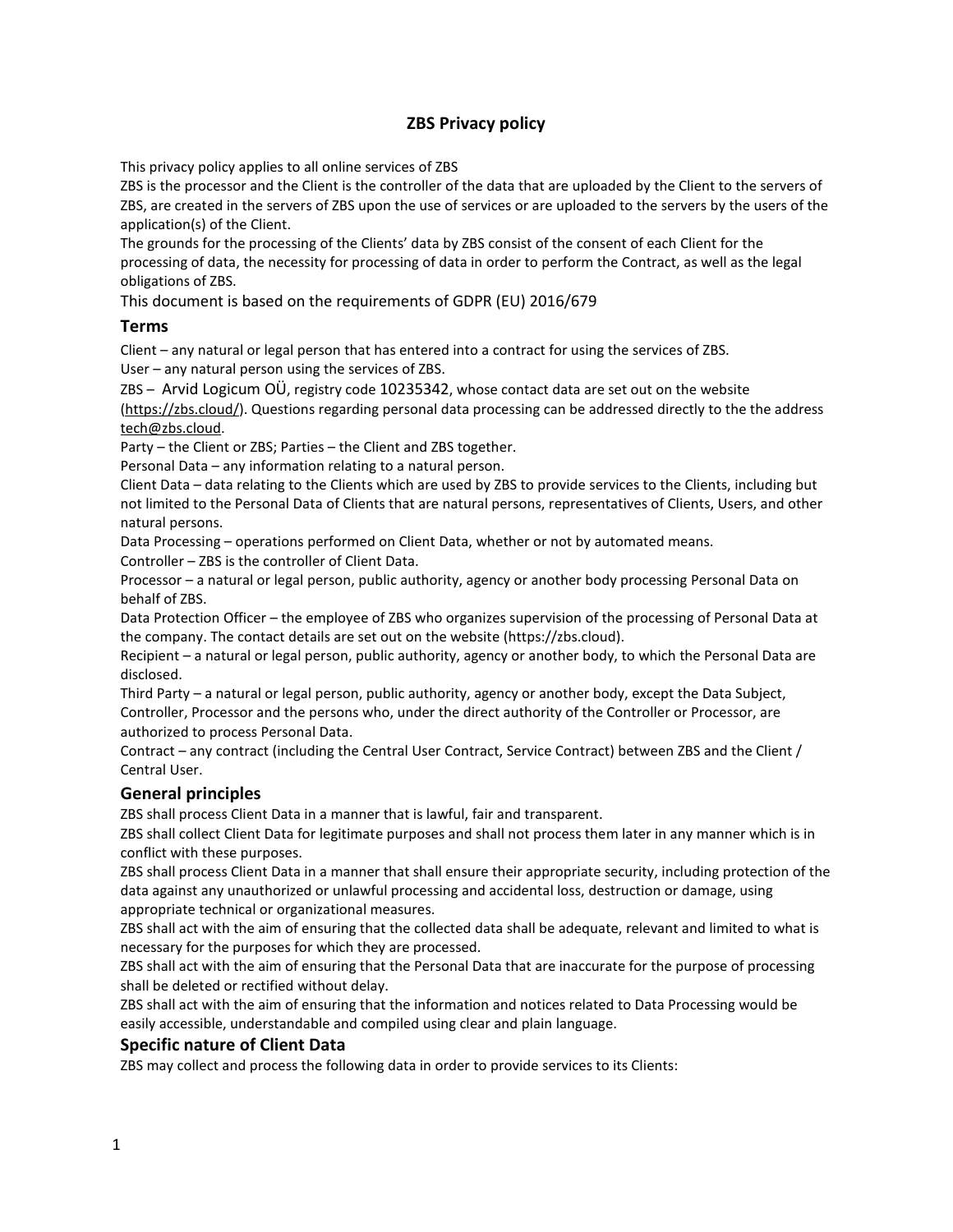Identifiers of the Client and the Client's representatives – name, date of birth, personal identification code, Commercial Registry code, number of the document used for the purpose of identification of the person, copy of the document;

Contact details of the Client and the Client's representatives – e-mail addresses, telephone numbers, post addresses, usernames for cloud services;

Language preference of the Client and the Client's representatives – the language of communication preferred by the person or his or her representative;

The data related to the devices of the Client and the Client's representatives – the IP addresses of the devices, the IP addresses of the network gateway, cookies used for web browsers, and other data related to the devices; Data on any communication between ZBS, the Client or the Client's representatives – correspondence between the persons, messaging and audio recordings generated in the course of the customer service provided by ZBS; Images of the Client or the Client's representatives – footage of security cameras which may be recorded when a person visits the physical seat of ZBS;

Data on the payment behaviour of the Client – the data collected regarding a Client in the course of payment for the services;

Data on the customer satisfaction of the Client – the data collected in relation to the use of services and the customer satisfaction with these services;

The data set related to the Client – files, databases, logs, etc;

Any other data related to the Client.

#### **Ways of collecting Client Data**

Client Data may be collected in the following ways: upon filling in the order forms for services; upon the use of services; upon payment for services; by telephone, by e-mail; while visiting a physical location; while using cookies or other technologies that monitor the visitors of our websites; while providing feedback or in other ways.

#### **Purpose of processing Client Data**

ZBS processes Client Data in order to: enter into a Contract with the Client; provide the Client with an access to its services and products; maintain client relationships; enhance the user experience of the Clients; keep the Client Data up to date; settle accounts with the Client; send promotional notices or marketing information to the Client; organise satisfaction surveys; prepare market analyses and statistics; perform legal or contractual obligations; exercise its legal or contractual rights; for other reasonable purposes.

ZBS shall also process Client Data to ensure compliance with the laws and regulations applicable to us; to respond to inquiries in public law and inquiries from governmental authorities, including public bodies and governmental authorities located outside the country of residence/host country of the Client; or to protect the rights, privacy, security or property of ZBS and/or of any subdivisions of the company.

ZBS will transfer Client Data to Third Parties if it is necessary and proportionate for ensuring network and information security by public sector authorities, Computer Emergency Response Teams (CERT), Computer Security Incident Response Teams (CSIRT), providers of electronic communications networks and services, and providers of security technologies and services.

### **Obligations of ZBS**

ZBS shall apply appropriate data protection principles and measures if these are proportionate to the Client Data Processing operations.

ZBS shall implement appropriate technical and organisational measures to ensure and to be able to evidence the processing of Client Data in compliance with applicable legal acts.

ZBS shall, both at the time of the determination of the means for processing and at the time of the processing of Client Data, implement appropriate technical and organisational measures which are necessary for effective implementation of data protection principles.

ZBS shall publish the information security principles on its website (https://zbs.cloud – Information Security Principles of Arvid Logicum OÜ)

### **Rights of ZBS**

ZBS will be entitled to process the Client Data during the client relationship as well as after the end of the client relationship. After the end of the client relationship, ZBS will be entitled to process the Client Data for 3 years or